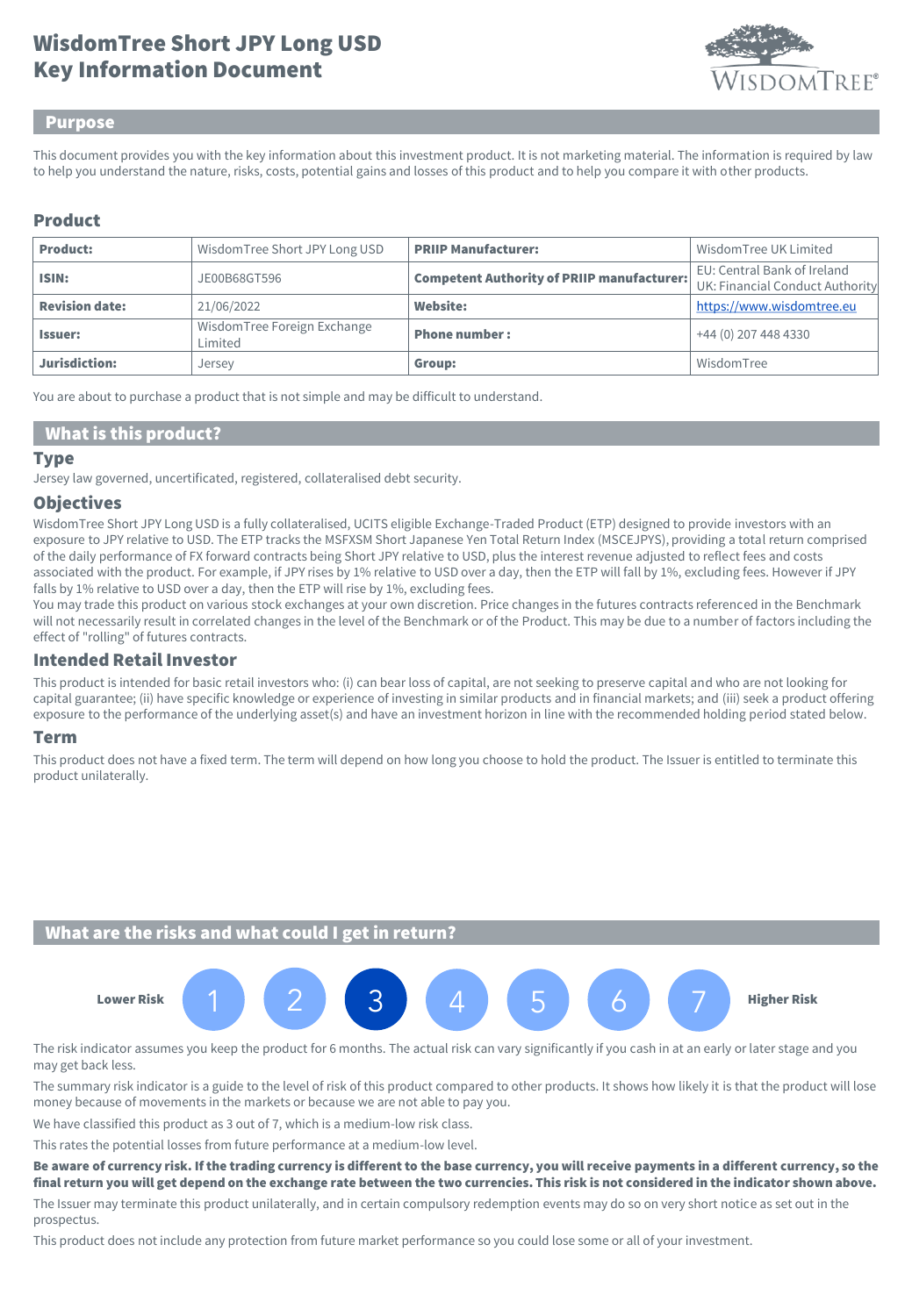## Key Information Document WisdomTree Short JPY Long USD



## Performance Scenarios

| Recommended holding period: 6 months |                                      |                            |  |  |
|--------------------------------------|--------------------------------------|----------------------------|--|--|
| Investment \$10,000                  |                                      |                            |  |  |
| <b>Scenarios</b>                     |                                      | If you exit after 6 months |  |  |
| <b>Stress scenario</b>               | What you might get back after costs  | \$3,615                    |  |  |
|                                      | Average Annual Percentage Return (%) | $-63.85%$                  |  |  |
| <b>Unfavorable Scenario</b>          | What you might get back after costs  | \$9,642                    |  |  |
|                                      | Average Annual Percentage Return (%) | $-3.58%$                   |  |  |
| <b>Moderate Scenario</b>             | What you might get back after costs  | \$10,260                   |  |  |
|                                      | Average Annual Percentage Return (%) | 2.60%                      |  |  |
| <b>Favourable Scenario</b>           | What you might get back after costs  | \$10,914                   |  |  |
|                                      | Average Annual Percentage Return (%) | 9.14%                      |  |  |

This table shows the money you could get back over the recommended holding period, under different scenarios, assuming that you invest 10,000USD.

The scenarios shown illustrate how your investment could perform. You can compare them with the scenarios of other products.

The scenarios presented are an estimate of future performance based on evidence from the past on how the value of this investment varies, and are not an exact indicator. What you get will vary depending on how the market performs and how long you keep the investment/product.

The stress scenario shows what you might get back in extreme market circumstances, and it does not take into account the situation where we are not able to pay you.

The figures shown include all the costs of the product itself, but may not include all the costs that you pay to your advisor or distributor. The figures do not take into account your personal tax situation, which may also affect how much you get back.

Market developments in the future cannot be accurately predicted. The scenarios shown are only an indication of some of the possible outcomes based on recent returns. Actual returns could be lower.

## What happens if WisdomTree Foreign Exchange Limited is unable to pay out?

The Issuer is a special purpose company. In case of a default by the Issuer, any claims made against the Issuer will be satisfied in order of the priority of payments set out in the conditions of the product. If the net proceeds from the enforcement of the secured property relevant to the product are not sufficient to meet all obligations and make all payments then due in respect of the securities, the obligations of the Issuer in respect of such securities will be limited to the net proceeds of realisation of the relevant secured property. In these circumstances you may suffer a loss if you cannot realise the full value of your investment.

#### What are the costs?

The Reduction in Yield (RIY) shows what impact the total costs you pay will have on the investment return you might get. The total costs take into account one-off, ongoing and incidental costs.

The amounts shown here are the cumulative costs of the product itself for one holding period. The figures are estimates and may change in the future.

## Costs over time

The person selling you or advising you about this product may charge you other costs. If so, this person will provide you with information about these costs, and show you the impact that all costs will have on your investment over time.

| Investment \$10,000    | If you exit after 6 months |
|------------------------|----------------------------|
| Total costs            | \$51.17                    |
| Impact on return (RIY) | $-0.50\%$                  |